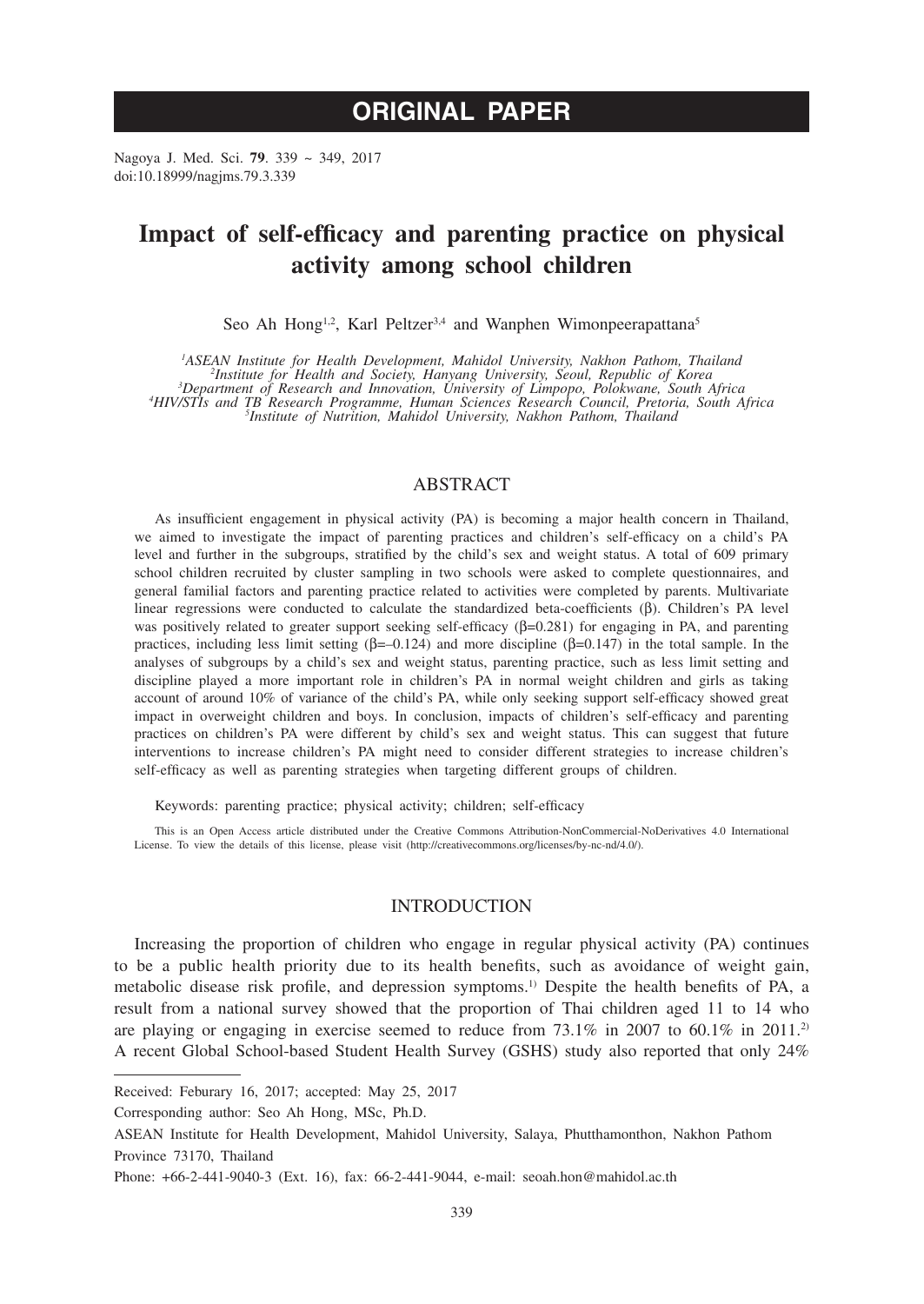of Thai children aged 13–15 years did PA for 5 days or more during the past 7 days.3) Thus, understanding factors influencing the child's PA habits is important.

Social Cognitive Theory (SCT) is one of the predominant models for understanding and impacting health behavior, such as PA. Indeed, recent review studies reported that SCT, which explains that behavior is influenced by social and psychological determinants, is a useful framework for explaining PA behavior.<sup>4,5)</sup> In light of social determinants, as health-related behaviors are established during childhood predominantly within the context of the family, $6$  parents play a critical role in developing and shaping their child's PA behaviors, $\eta$  directly through parenting practices, which are defined as strategies that parents use to help their children to engage in a behavior.8) A few studies have investigated the impact of parenting styles or practices on the child's PA,<sup>9-11)</sup> although its impact on children's PA still remains an understudied subject. Meanwhile, a significant psychosocial construct of healthy behavior identified by SCT is self-efficacy, which is defined as "people's beliefs in their capabilities to organize and execute courses of action required to perform a given behavior."<sup>12)</sup> The child's self-efficacy<sup>13,14)</sup> as well as the parent's role can enhance a child's PA during the process of PA adoption and maintenance. In particular, older primary school children moving to the peri-puberty period, may have an increasing degree of freedom and decision-making power to either make or influence family decisions, compared to younger primary school children,<sup>15)</sup> and thus parental control begins to be undermined.<sup>16)</sup> Despite a body of literature on the association of either self-efficacy<sup>14</sup> or parenting practice<sup>8,9,17</sup>) with PA, their associations on children's PA still remains unclear. Therefore, the first aim of this study was to identify the association of the child's self-efficacy and parenting practices with the child's PA based on SCT among older primary school children. Also, many interventions have been done by child's weight status,<sup>18,19</sup>) and factors related to child's PA is different by child's sex.<sup>10,20,21)</sup> The second aim, therefore, was to investigate separately for children by weight status and sex of children. This information could be important for future intervention investigators to tailor the intervention to specific subgroups.

### MATERIALS AND METHODS

#### *Study design and participants*

A cross-sectional study was conducted in two conveniently selected primary schools in Nakhon Pathom, Thailand, in 2015. One school was selected among schools run by municipal governments, and the other was chosen among general public schools run by the Office of the Basic Education Commission (OBEC), Ministry of Education. Prior to undertaking the study, the study design and purpose were discussed with the director of each school and their approvals were obtained. All students in randomly selected classes from 4<sup>th</sup> Grade to 6<sup>th</sup> Grade in the two schools were invited to participate in the measurements consisting of a written questionnaire and anthropometry (n=609), which was administered by trained researchers during school time (response rate=100%). Students' parents or caregivers were invited by letter to complete a written questionnaire on socioeconomic factors and parenting practices (response rate=88%).

#### *Ethical consideration*

The study was conducted according to the guidelines laid down in the Declaration of Helsinki and all procedures involving human subjects were approved by the Human Research Ethics Committee of Mahidol University, Thailand (Approval No.: 2015/033.2701). Written informed consent was obtained from all children and their parents after explanation of the study objectives and assurance of the confidentiality of their identity and assurance that choosing not to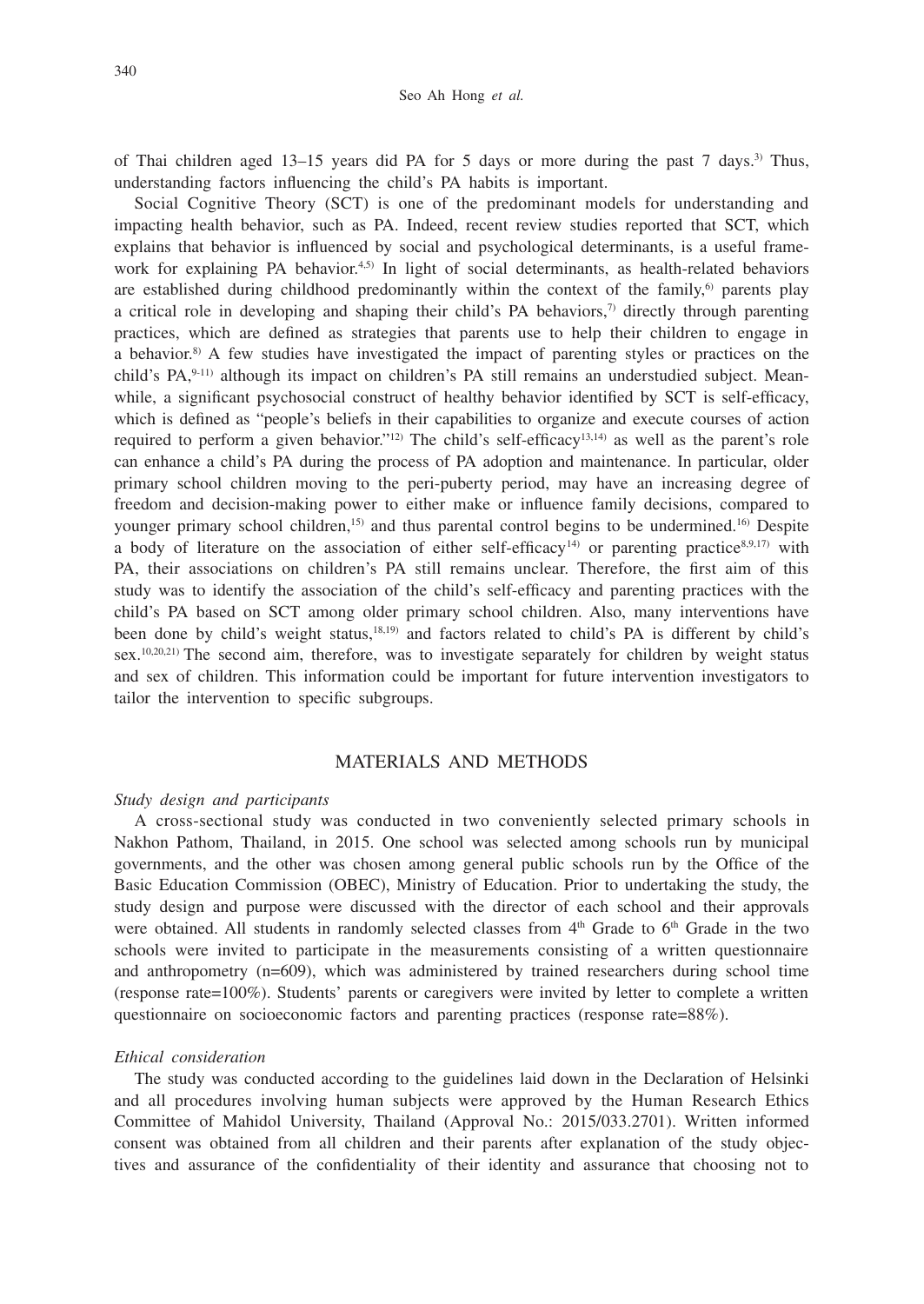participate would not disadvantage them in any way. All data were treated anonymously with study identification number.

#### *Self-efficacy for engaging in PA*

Questions for self-efficacy for engaging in PA were developed by Saunders and her colleagues,22) and the questions had 'yes' or 'no' response options. Self-efficacy was assessed with two subscales, such as seeking support (7 items) and barriers (4 items) for engaging in PA. The internal consistency of each subscale, as assessed by Cronbach's alpha coefficient (*a*), was 0.65 and 0.73, respectively. Seeking support self-efficacy measured confidence in the ability to ask for help in getting PA, while barrier self-efficacy measured confidence in the ability to be physically active in the presence of barriers, such as hot or cold outside, lots of homework, busy day or feeling tired. For example, "If I were to be physically active most days, I think I can/would…" Response options were 'yes' or 'no' responses.

### *Parenting strategies*

The Parenting Strategies for Eating and Activity Scale (PEAS)<sup>23)</sup> was developed for Latino parenting strategies related to children's obesogenic behaviors, such as eating (16 items) and activity (10 items). Activity-related questions from PEAS were used to assess parenting practices related to children's PA in our study. A 5-point Likert-type response style was given for the scales. The questions related to children's activity habits from the PEAS were used to measure (1) parental control (1 item for parents' use of control styles, for example, "I offer TV, video, video games, mobile-phone games to my child as a reward for good behavior"); (2) limit setting  $(4 \text{ items}, a=0.81)$  to assess parents' use of appropriate boundaries with sedentary behaviors during weekdays and during weekends, such as i) watching TV or videos and ii) playing video games/being on a computer; (3) monitoring (2 items to measure the frequency with which parents monitored i) the amount of TV or video their children watched and ii) the amount of exercise their child is getting); (4) reinforcement (1 item to measure how often parents praise your child for being physically active); and (5) discipline (2 items measured the frequency with which parents disciplined their children for engaging in sedentary behavior [e.g. watching TV and playing video games or on the computer] without their permission).

### *Physical activity level*

PA was assessed using the Physical Activity Questionnaire for Thai children (PAQ for Thai), $24$  was developed and validated to assess PA against the Computer Science Application accelerometer to set norms of Physical activity Level (PAL) of Thai children aged 9–12 years. The PAQ for Thai has 53 items and includes 4 components, including household activity, play activity, exercise activity, and sports activity. The frequency response of each PA item ranged from never, sometimes  $(1-2 \text{ days})$ , usually  $(3-5 \text{ days})$ , to every day  $(6-7 \text{ days})$ , which were coded as 0, 1.5, 4, and 6.5 days, respectively. Each activity on the questionnaire was assigned a metabolic equivalent (MET) score based on the Compendium of Physical Activity<sup>25)</sup> that was obtained from the intensity of each activity. The MET value is the energy expenditure achieved during the performance of an activity.<sup>25)</sup> Total PA scores (METs per week) were calculated by multiplying the frequency of each activity by MET scores. The values from the individual activities were summed up to a total PA score per week. The internal consistency of PAQ for Thai was high in this study  $(a=0.95)$ .

#### *Data analysis*

Descriptive statistics were used to describe the proportion or mean of general characteristics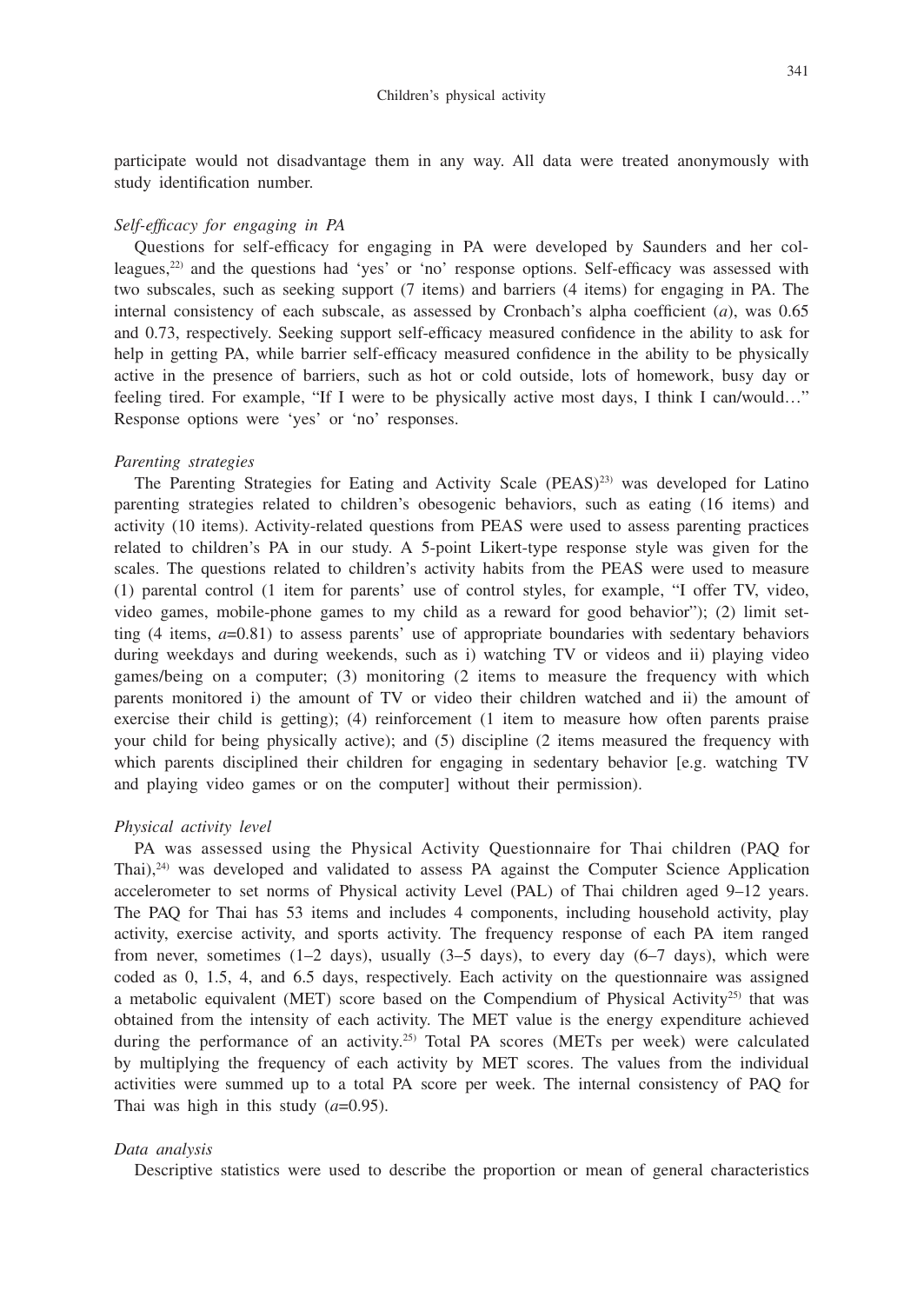of participants. Based on the age and gender-specific BMI values using the extended IOTF BMI cutoffs,<sup>26)</sup> the weight status was categorized to normal weight (less than 25) and overweight (25) or above). As the outcome variable of the total scores of PA (METs for a week) was skewed, square root transformation was used to obtain the variable with a normal distribution. Collinearity was checked by calculating the variance inflation factors (VIF), which showed no collinearity among predictors (1.4 was the highest VIF). The covariates in terms of child characteristics, parent/family characteristics, and parenting practices were entered into a multiple linear regression model to identify variables related to the PA level (total score of METs per week) and the standardized beta-coefficients  $(\beta)$  and p-values were presented. P-value <0.05 was considered significant. Statistical analyses were conducted with SAS for Windows 9.3 (SAS Institute Inc., Cary, NC, USA).

### RESULTS

Students were on average 10.6 years old and 54.4% was girls (Table 1). Approximately 40% of parents reported they had a higher maternal education (college education or higher) and a household income of more than 20,000 Baht per month (equivalent of 560 US dollar).

In the overall sample (Table 2), seeking support self-efficacy for engaging in PA ( $\beta$ =0.281) and disciplinary practice  $(\beta=0.147)$  were positively associated with being more physically active, while limit setting was negatively associated ( $\beta$ =–0.124). The model 2 explained 8% of the variance in children's PA. When variables of parenting practice were included in model 3, the final model showed a 4% increment of the variance compared to that in model 2.

|                                      | Total       |                   | Girls      |                   | <b>Boys</b> |                   |
|--------------------------------------|-------------|-------------------|------------|-------------------|-------------|-------------------|
|                                      | $\mathbf n$ | $%$ or<br>Mean±SD | n          | $%$ or<br>Mean±SD | n           | $%$ or<br>Mean±SD |
| <b>Child's characteristics</b>       |             |                   |            |                   |             |                   |
| Child's sex                          |             |                   |            |                   |             |                   |
| Girls                                | 331         | 54.4              |            |                   |             |                   |
| <b>Boys</b>                          | 278         | 45.7              |            |                   |             |                   |
| Child's age                          | 608         | $10.6 \pm 0.93$   | 331        | $10.6 \pm 0.9$    | 277         | $10.7 \pm 1.0$    |
| Child's grade                        |             |                   |            |                   |             |                   |
| Grade 4                              | 222         | 36.5              | 117        | 35.4              | 105         | 37.8              |
| Grade 5                              | 227         | 37.3              | 130        | 39.3              | 97          | 34.9              |
| Grade 6                              | 160         | 26.3              | 84         | 25.4              | 76          | 27.3              |
| Child's BMI                          |             |                   |            |                   |             |                   |
| Normal weight $(<25 \text{ kg/m}^2)$ | 420         | 69.1              | 254        | 76.7              | 166         | 59.9              |
| Overweight $(225 \text{ kg/m}^2)$    | 188         | 30.9              | 77         | 23.3              | 111         | 40.1              |
| School                               |             |                   |            |                   |             |                   |
| School A                             | 304         | 49.9              | 177        | 53.5              | 127         | 45.7              |
| School B                             | 305         | 50.1              | 154        | 46.5              | 151         | 54.3              |
| Physical activity level              | 609         | 577±362           | 331        | $570 \pm 345$     | 278         | $585 \pm 383$     |
| (METs/week) (Min, Max)               |             | (27, 1752)        | (59, 1752) |                   | (27, 1752)  |                   |
| Seeking support $SE^{1}$ (0-7scores) | 594         | $5.0 \pm 1.8$     | 322        | $5.0 \pm 1.7$     | 272         | $5.0 \pm 1.8$     |
| Barrier SE (0-4 scores)              | 600         | $1.7 \pm 1.5$     | 326        | $1.5 \pm 1.4$     | 274         | $2.1 \pm 1.5$     |

**Table 1** General characteristics of study sample (n=609)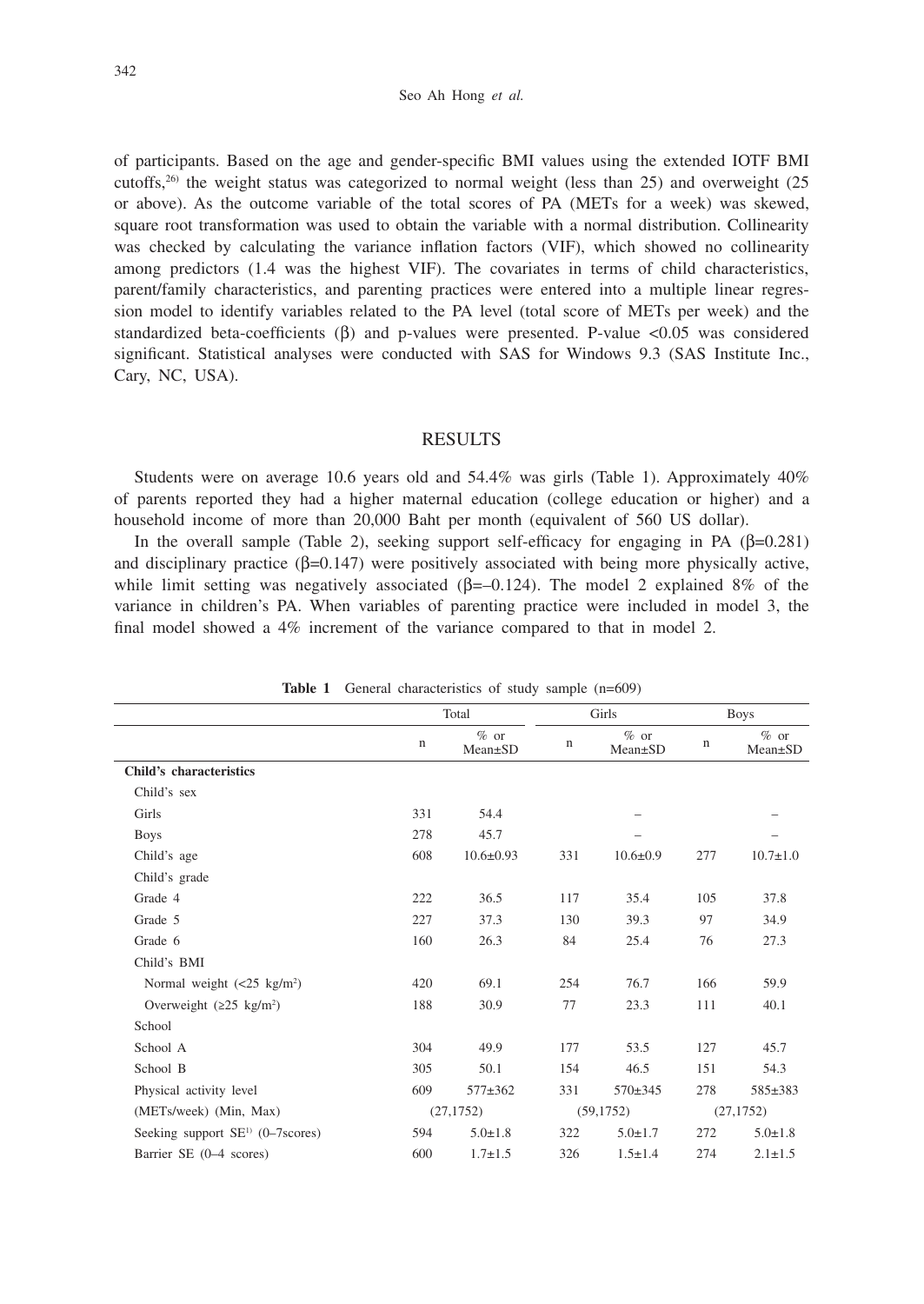# **Family characteristics**

| Maternal education level                      |     |                |     |                |     |                |
|-----------------------------------------------|-----|----------------|-----|----------------|-----|----------------|
| Primary-                                      | 115 | 23.8           | 70  | 25.3           | 45  | 21.7           |
| Secondary                                     | 173 | 35.7           | 94  | 33.9           | 79  | 38.2           |
| $Collect +$                                   | 196 | 40.5           | 113 | 40.8           | 83  | 40.1           |
| Parents w/ high BMI $(\geq 25 \text{kg/m}^2)$ |     |                |     |                |     |                |
| None                                          | 174 | 47.03          | 103 | 49.8           | 71  | 43.6           |
| One or both                                   | 196 | 52.97          | 104 | 50.2           | 92  | 56.4           |
| No. of people $\langle 18 \rangle$ yrs        |     |                |     |                |     |                |
| $2+$                                          | 324 | 63.5           | 191 | 65.6           | 133 | 60.7           |
| 1                                             | 186 | 36.5           | 100 | 34.4           | 86  | 39.3           |
| Family income (Baht/month)                    |     |                |     |                |     |                |
| less than $10,000$                            | 118 | 22.7           | 74  | 25.1           | 44  | 19.6           |
| $10,001 - 20,000$                             | 190 | 36.5           | 106 | 35.9           | 84  | 37.3           |
| $\geq 20,001$                                 | 212 | 40.8           | 115 | 39.0           | 97  | 43.1           |
| <b>Parenting strategies for Activity</b>      |     |                |     |                |     |                |
| Control $(1-5 \text{ score})$                 | 526 | $2.7 \pm 1.5$  | 300 | $2.7 \pm 1.4$  | 226 | $2.8 \pm 1.5$  |
| Limit setting $(4-20 \text{ score})$          | 526 | $16.2 \pm 3.9$ | 300 | $16.0 \pm 3.9$ | 226 | $16.5 \pm 3.8$ |
| Monitoring $(2-10 \text{ score})$             | 526 | $6.8 \pm 1.6$  | 300 | $6.7 \pm 1.5$  | 226 | $6.8 \pm 1.7$  |
| Reinforcement $(1-5 \text{ score})$           | 526 | $3.3 \pm 1.3$  | 300 | $3.3 \pm 1.3$  | 226 | $3.3 \pm 1.3$  |
| Discipline $(1-10 \text{ score})$             | 526 | $6.7 \pm 2.2$  | 300 | $6.7 \pm 2.2$  | 226 | $6.7 \pm 2.2$  |

1) SE; self-efficacy

**Table 2** Regression coefficients of physical activity level for general characteristics, self-efficacy, parenting strategies and physical activity level in total sample l,

|                                |            | Total                   |             |  |  |  |  |
|--------------------------------|------------|-------------------------|-------------|--|--|--|--|
|                                | Model<br>1 | Model<br>$\overline{2}$ | Model<br>3  |  |  |  |  |
| <b>General characteristics</b> |            |                         |             |  |  |  |  |
| Child's age                    | 0.028      | 0.002                   | 0.005       |  |  |  |  |
| Child's obesity                |            |                         |             |  |  |  |  |
| $(yes \ vs. no)$               | $-0.061$   | $-0.051$                | $-0.048$    |  |  |  |  |
| Child's sex                    |            |                         |             |  |  |  |  |
| (boys vs. girls)               | 0.016      | $-0.009$                | $-0.021$    |  |  |  |  |
| Maternal education             |            |                         |             |  |  |  |  |
| $(college + vs. secondary-)$   | $-0.025$   | $-0.067$                | $-0.066$    |  |  |  |  |
| Parental overweight            |            |                         |             |  |  |  |  |
| (one or both vs. none)         | 0.057      | 0.081                   | 0.090       |  |  |  |  |
| No. of people $< 18$ yrs       |            |                         |             |  |  |  |  |
| $(1 \text{ vs. } 2+)$          | 0.068      | 0.036                   | 0.037       |  |  |  |  |
| Family income                  |            |                         |             |  |  |  |  |
| (high vs. low)                 | $-0.037$   | $-0.023$                | $-0.040$    |  |  |  |  |
| <b>Psychosocial factors</b>    |            |                         |             |  |  |  |  |
| SE for social support          |            | $0.288$ ***             | $0.281$ *** |  |  |  |  |
| SE for barriers                |            | 0.052                   | 0.097       |  |  |  |  |
| <b>Parenting strategies</b>    |            |                         |             |  |  |  |  |
| Control                        |            |                         | 0.066       |  |  |  |  |
| Limit setting                  |            |                         | $-0.124$ *  |  |  |  |  |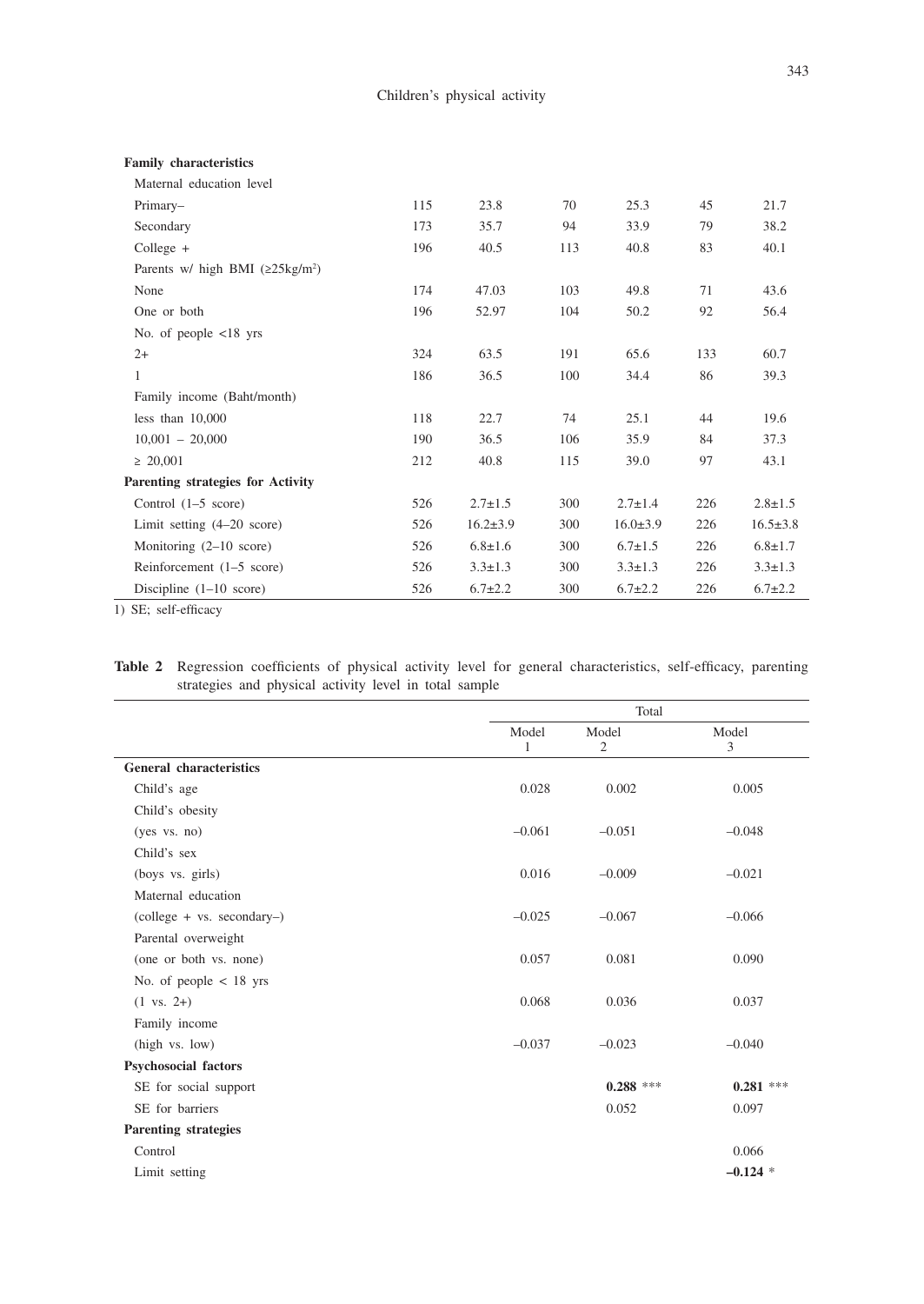Seo Ah Hong *et al.*

| Monitoring              |          |       | 0.099     |
|-------------------------|----------|-------|-----------|
| Reinforcement           |          |       | 0.013     |
| Discipline              |          |       | $0.147**$ |
| Adjusted $\mathbb{R}^2$ | $-0.008$ | 0.084 | 0.124     |
| <b>F-value</b>          | 0.640    | 4.300 | 4.270     |

SE; Self-efficacy, \* *p*<0.05, \*\* *p*<0.01, \*\*\* *p*<0.001

Girls were more physically active when having higher seeking support self-efficacy ( $\beta$ =0.236) and when parents monitored ( $\beta$ =0.160) and disciplined them ( $\beta$ =0.221) but did not set limits  $(\beta=-0.214)$  (Table 3). The final model showed that the inclusion of parenting practices increased the variance of a child's PA from 3% in model 2 to 13% in model 3. Meanwhile, boys were more likely physically active when parents reinforced PA  $(\beta=0.192)$  and had lower maternal educational ( $\beta$ =–0.219), and boys had higher seeking support self-efficacy ( $\beta$ =0.341). The final model with the inclusion of parenting practices did not show a great change in the variance of a child's PA (from 14% in model 2 to 16% in model 3).

As shown in Table 4, children with a normal weight were more physically active when parents controlled  $(\beta=0.140)$ , for example, providing games as a reward for good behavior, when they disciplined ( $\beta$ =0.227), or did not engage in limit setting ( $\beta$ =-0.159). Children had higher seeking support self-efficacy ( $\beta$ =0.272) and barriers self-efficacy ( $\beta$ =0.152) for engaging in PA, while children with high BMI were associated only with seeking support self-efficacy for engaging in PA  $(\beta=0.395)$ . The final model with the inclusion of parenting practices increased the variance of a child's PA in normal weight children (from 6% in model 2 to 16% in model 3), while it did not change at all in overweight children (8.6%).

|                                       | Girls      |            |            |            |             |             |
|---------------------------------------|------------|------------|------------|------------|-------------|-------------|
|                                       | Model<br>1 | Model<br>2 | Model<br>3 | Model<br>1 | Model<br>2  | Model<br>3  |
| <b>General characteristics</b>        |            |            |            |            |             |             |
| Child's age                           | 0.049      | $-0.002$   | 0.025      | 0.010      | 0.024       | 0.046       |
| Child's obesity                       |            |            |            |            |             |             |
| (yes vs. no)                          | $-0.065$   | $-0.066$   | $-0.048$   | $-0.051$   | $-0.023$    | 0.005       |
| Child's sex                           |            |            |            |            |             |             |
| (boys vs. girls)                      |            |            |            |            |             |             |
| Maternal education                    |            |            |            |            |             |             |
| (college+ vs. secondary-)             | 0.072      | 0.040      | 0.054      | $-0.143$   | $-0.206$ *  | $-0.219$ *  |
| Parental overweight                   |            |            |            |            |             |             |
| (one or both vs. none)                | 0.022      | 0.047      | 0.091      | 0.112      | 0.139       | 0.124       |
| No. of people $\langle 18 \rangle$ rs |            |            |            |            |             |             |
| $(1 \text{ vs. } 2+)$                 | $-0.016$   | $-0.019$   | $-0.027$   | 0.129      | 0.046       | 0.036       |
| Family income                         |            |            |            |            |             |             |
| (high vs. low)                        | $-0.094$   | $-0.072$   | $-0.098$   | 0.040      | 0.057       | 0.042       |
| <b>Psychosocial factors</b>           |            |            |            |            |             |             |
| SE for social support                 |            | $0.242$ ** | $0.236$ ** |            | $0.339$ *** | $0.341$ *** |
| SE for barriers                       |            | 0.028      | 0.065      |            | 0.076       | 0.135       |

**Table 3** Regression coefficients of physical activity level for general characteristics, self-efficacy, parenting strategies and physical activity level by child's sex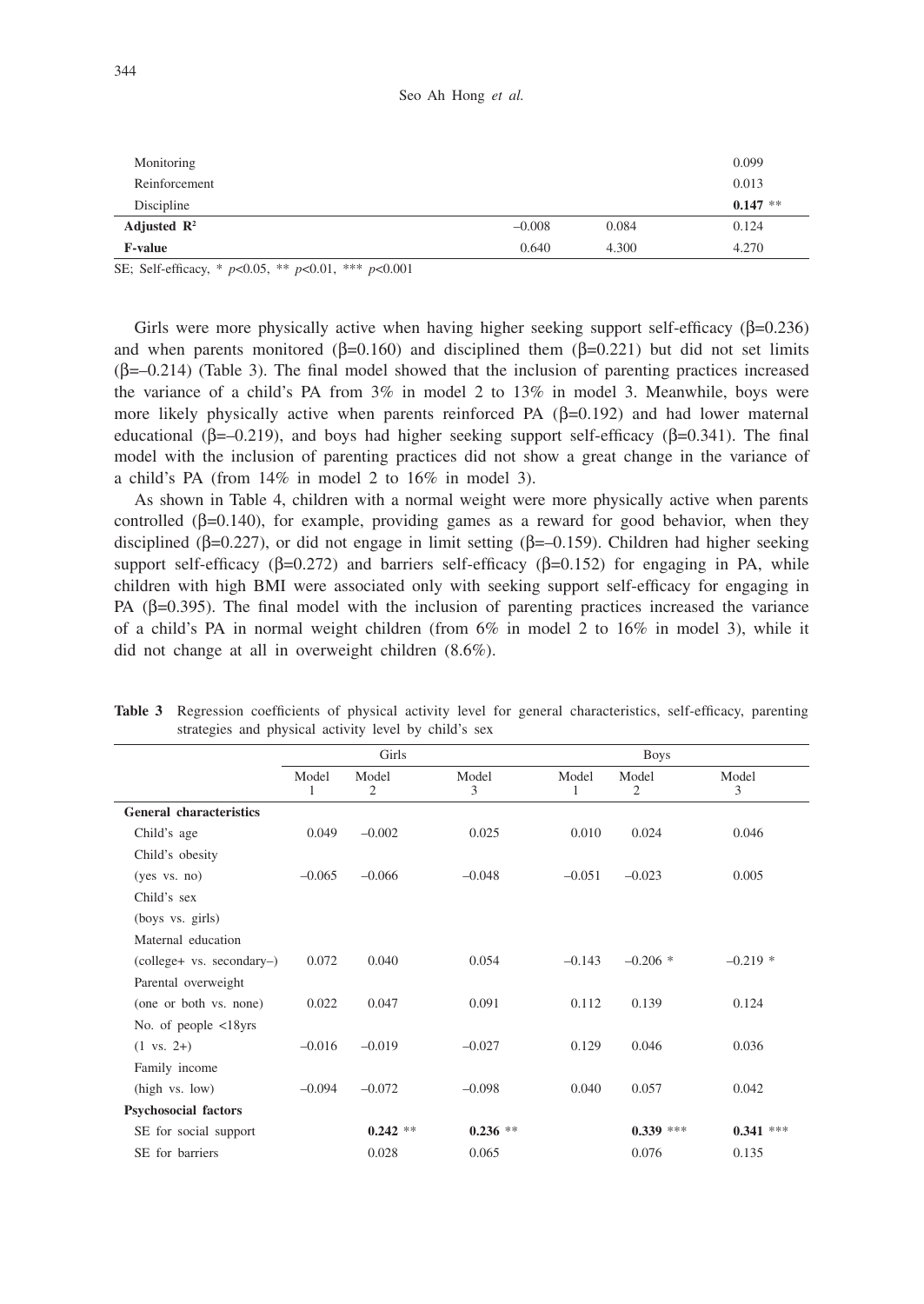## Children's physical activity

| <b>Parenting strategies</b> |          |        |             |       |       |           |
|-----------------------------|----------|--------|-------------|-------|-------|-----------|
| Control                     |          |        | 0.070       |       |       | 0.057     |
| Limit setting               |          |        | $-0.214$ ** |       |       | 0.034     |
| Monitoring                  |          |        | $0.160*$    |       |       | $-0.037$  |
| Reinforcement               |          |        | $-0.062$    |       |       | $0.192 *$ |
| Discipline                  |          |        | $0.221$ **  |       |       | 0.034     |
| Adjusted $\mathbb{R}^2$     | $-0.016$ | 0.0329 | 0.132       | 0.009 | 0.140 | 0.160     |
| <b>F-value</b>              | 0.520    | 1.77   | 3.090       | 1.230 | 3.900 | 3.090     |

SE; Self-efficacy, \* *p*<0.05, \*\* *p*<0.01, \*\*\* *p*<0.001

**Table 4** Regression coefficients of physical activity level for general characteristics, self-efficacy, parenting strategies and physical activity level by child's weight status

|                                       | Normal weight |            |             | Overweight+ |            |            |  |
|---------------------------------------|---------------|------------|-------------|-------------|------------|------------|--|
|                                       | Model<br>1    | Model<br>2 | Model<br>3  | Model<br>1  | Model<br>2 | Model<br>3 |  |
| <b>General characteristics</b>        |               |            |             |             |            |            |  |
| Child's age                           | 0.024         | $-0.002$   | $-0.009$    | 0.060       | 0.022      | 0.025      |  |
| Child's obesity                       |               |            |             |             |            |            |  |
| (yes vs. no)                          |               |            |             |             |            |            |  |
| Child's sex                           |               |            |             |             |            |            |  |
| (boys vs. girls)                      | 0.001         | $-0.032$   | $-0.037$    | 0.046       | 0.061      | 0.103      |  |
| Maternal education                    |               |            |             |             |            |            |  |
| (college + vs. secondary-)            | $-0.030$      | $-0.075$   | $-0.078$    | 0.003       | $-0.018$   | $-0.031$   |  |
| Parental overweight                   |               |            |             |             |            |            |  |
| (one or both vs. none)                | 0.046         | 0.069      | 0.084       | 0.081       | 0.100      | 0.093      |  |
| No. of people $\langle 18 \rangle$ rs |               |            |             |             |            |            |  |
| $(1 \text{ vs. } 2+)$                 | 0.050         | 0.020      | 0.020       | 0.107       | 0.079      | 0.071      |  |
| Family income                         |               |            |             |             |            |            |  |
| (high vs. low)                        | $-0.011$      | $-0.002$   | $-0.024$    | $-0.106$    | $-0.078$   | $-0.102$   |  |
| <b>Psychosocial factors</b>           |               |            |             |             |            |            |  |
| SE for social support                 |               | $0.257$ ** | $0.272$ *** |             | $0.380**$  | $0.395$ ** |  |
| SE for barriers                       |               | 0.089      | $0.152*$    |             | $-0.071$   | $-0.061$   |  |
| <b>Parenting strategies</b>           |               |            |             |             |            |            |  |
| Control                               |               |            | $0.140*$    |             |            | $-0.153$   |  |
| Limit setting                         |               |            | $-0.159$ *  |             |            | 0.031      |  |
| Monitoring                            |               |            | 0.112       |             |            | 0.065      |  |
| Reinforcement                         |               |            | $-0.031$    |             |            | 0.154      |  |
| Discipline                            |               |            | $0.227$ *** |             |            | $-0.125$   |  |
| Adjusted $\mathbb{R}^2$               | $-0.020$      | 0.0632     | 0.163       | $-0.025$    | 0.086      | 0.086      |  |
| <b>F-value</b>                        | 0.240         | $2.92$ **  | 4.350 ***   | 0.600       | $2.140*$   | 1.700      |  |

SE; Self-efficacy, \* *p*<0.05, \*\* *p*<0.01, \*\*\* *p*<0.001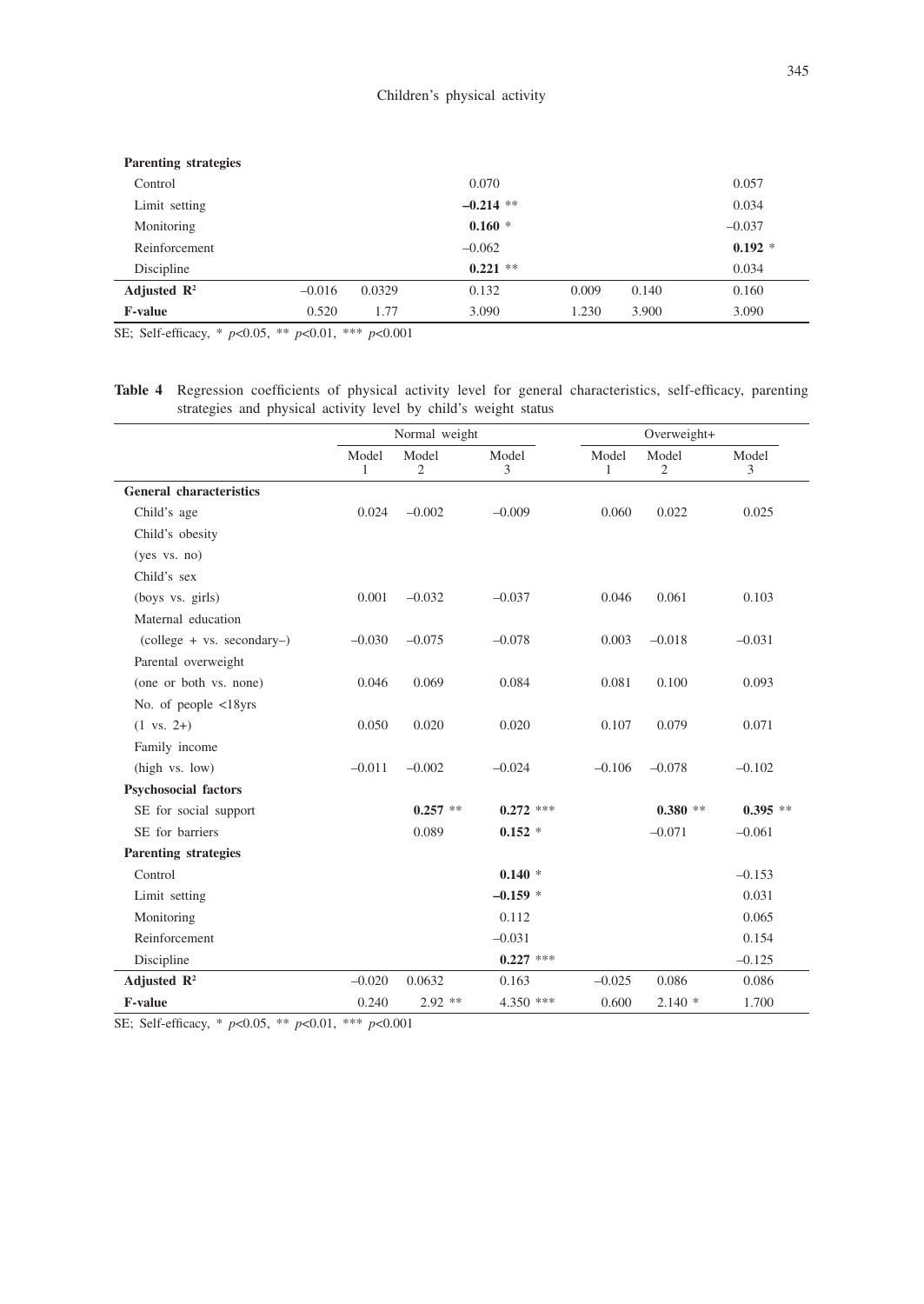## DISCUSSION

The results showed that children were more physically active when they had greater seeking support self-efficacy for engaging in PA and had parents who disciplined them or less likely set limits on sedentary behaviors. In the subgroup analyses stratified by child's sex and weight status, parenting practice, such as less limit setting and discipline, played a more important role in children's PA in normal weight children and girls, while only seeking support self-efficacy showed great impact in overweight children and boys. Our findings may provide valuable insights for tailoring family-based interventions to specific subgroups of children.

Our study supports many other studies by showing significant contribution of parenting practice, including more discipline and less limit setting, as taking account of 10% of variance of the child's PA level in almost subgroups. A study by Gubbels JS *et al.*  $(2011)^{27}$  that used the modified Child Feeding Questionnaire (CFQ) to create an 'activity-related parenting questionnaire' found that restriction of sedentary behavior was related to less PA and stimulation to be active was positively associated with PA. Arredondo *et al.*<sup>9)</sup> in a study of 800 Latino parents and their children found that parental reinforcement and monitoring were both positively associated with a child's PA. These may support our findings that less forceful parenting practices like discipline and less limit setting were associated with child-reported PA level.

In the context of the parent's role in a child's PA, self-efficacy<sup>14,28</sup>) should be considered together as an important factor of PA behaviors. While parental control was related to lower self-efficacy beliefs, parental support showed a positive association with self-efficacy beliefs and indirectly an association with participation in PA via self-efficacy beliefs and enjoyment of PA.<sup>28)</sup> The greater impacts of self-efficacy were apparently shown in overweight children and boys with less impact of parenting practice. For overweight children, it may be explained partly that overweight children respond more negatively to a given parenting style than normal weight children;<sup>21)</sup> their parents do not seem to have a constant specific effective parenting strategy since they use both permissive as well as coercive discipline techniques with fewer health-promoting strategies.<sup>19)</sup> A recent study also showed that parents of obese children reported more internal conflict between a mother and a father over childrearing and lack of confidence in managing children's health lifestyle.<sup>19)</sup> These findings may lead to further studies on the effective parenting strategies for parents with obese children to provide a supportive environment to help their children to make healthy choices and engage in more healthy PA behavior. Meanwhile, for boys, 14% of the variance in child's PA level was explained by self-efficacy for engaging in PA, compared to  $2\%$  variance by parenting practice. In consideration of the age of our study sample aged 9 to 12 years, it is expected that older primary school children, particularly boys, were more likely to be independent in making decisions on PA. Boys, compared to girls, exhibited higher physical activity and also higher screen time, such as television, video games, and computer use peaked in the peri-pubertal years.20) As our study showed that boys were more physically active when a parent praised them for being physically active, further studies should be needed to find ways to encourage boys to participate in PA via self-efficacy beliefs and parental enjoyment of PA. Meanwhile, boys were less active when they had less educated mothers compared to those with mothers with higher education. The negative association of maternal education level in boys may be linked to higher parental expectations of school achievements with regard to boys rather than girls. Mothers who were more educated may more likely invest more money and time to educate their child, particularly boys.

On the other hand, children with normal weight and girls in this study were more physically active when specific parenting practices were carried out. For children with normal weight, parents controlled, for example, providing games as a reward for good behavior, when they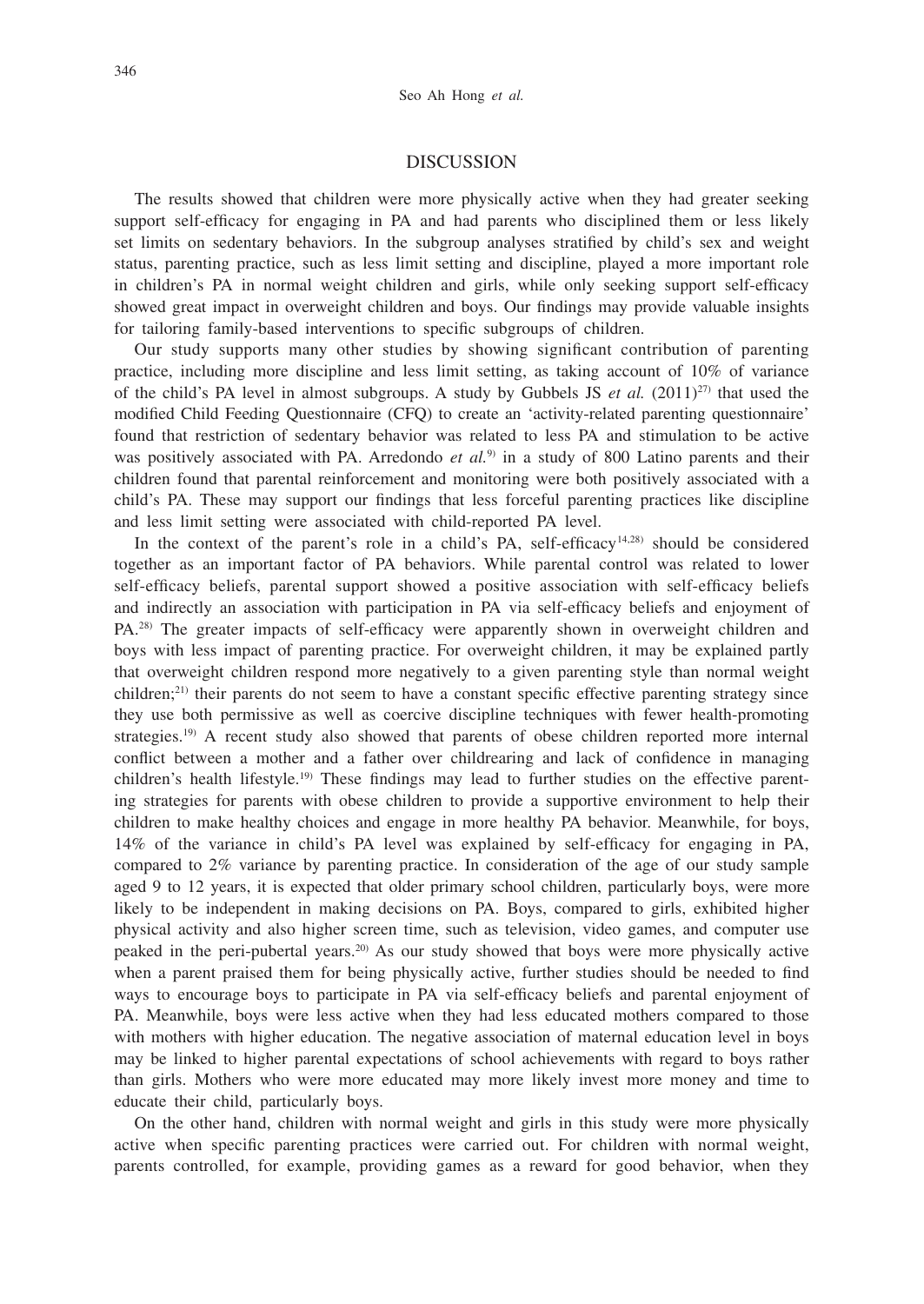disciplined, or less likely engaged in limit setting as shown in the total sample. In addition, the barrier self-efficacy to engage in PA was associated with their own PA level only in the subgroup of children with normal weight in our study. It is supported by a recent Thai primary school children study showing that PA was not associated with perceived benefits, while the study revealed a significant association between perceived barriers, such as bad weather and heavy load of homework, and lack of PA.<sup>29)</sup> While girls seemed more physically active when parents disciplined their child to watch TV or videos or play games without permission and less likely when limiting screen times but kept on monitoring their child's activity. It can be explained by firstly different patterns of PA, for example, in terms of places for playing and different types of activities engaged in PA.30) Girls generally prefer playing indoors and with friends or family. In addition, the less activity in girls in the age groups, in consideration of the age of this study sample aged 9 to 12 years, can be explained by growth spurt occurring during the peri-puberty period, which results in a decrease in their habitual PA due to physical change. It is thus expected that girls are less physically active than boys.20,30-32) Moreover, girls reacted more negatively to parental control<sup>21)</sup> during this developmental period of transition from childhood to early adulthood that is accompanied by big social and emotional changes. Therefore, as our study showed the greater influence of parenting practices on girls' PA level, more supportive parenting practice may help girls to be more active. This study provides some insights on the gender difference in PA and parenting practice and it maintains that gender should be considered an important influencing factor in a child's PA.

The main strength of this study, to the best of our knowledge, is that there is no study on the association of children's self-efficacy as well as parenting practices on children's PA and furthermore, stratified analyses by child's sex and weight status. The information could be important for future intervention developers to tailor the intervention to a specific subgroup. There are several limitations to the present study that are worth noting. First, this study is cross-sectional in nature, and thus no causal relationship can be drawn from these findings. Secondly, there can be a concern on measurement tools used in the study. The self-report questionnaires from parents may have led to inconsistency with actual experiences or social desirability bias. Furthermore, 5 components of parenting practices related to activity were measured by a few items and may thus not be appropriate to represent the construct of activity-related parenting practices. In addition, the regression models in our study presented with small  $R<sup>2</sup>$  values, although the almost models were significant. Thus, it leads to a need of further studies on identification of other factors, which may be involved in determining the PA level. Finally, from a total of 609 parent-child dyads, 88% of parents submitted parent questionnaires and further reduction of parent sample due to missing information on mother's education or parental BMI may have contributed to a certain amount of selection bias. Moreover, the selected schools showed differences in family's socioeconomic status ( $p<0.001$ ), although the other general characteristics were not statistically different between the two schools (p>0.05). Therefore, we should be cautious about generalizing our findings to all parents of primary school children. Further studies are required to explain how the child's psychosocial components and parental practices are related to PA in a specific population.

In conclusion, significant associations of children's self-efficacy seeking for social support and parenting practices with children's PA were found in the total sample. The impacts of self-efficacy and parenting practice were different in children by child's sex and weight status. This study may imply that appropriate parenting practice may increase PA level in children with normal weight and girls, while self-efficacy seeking was significantly associated with PA level in children with overweight and boys. This finding can suggest that future interventions to increase children's PA might need to consider strategies to increase children's self-efficacy as well as appropriate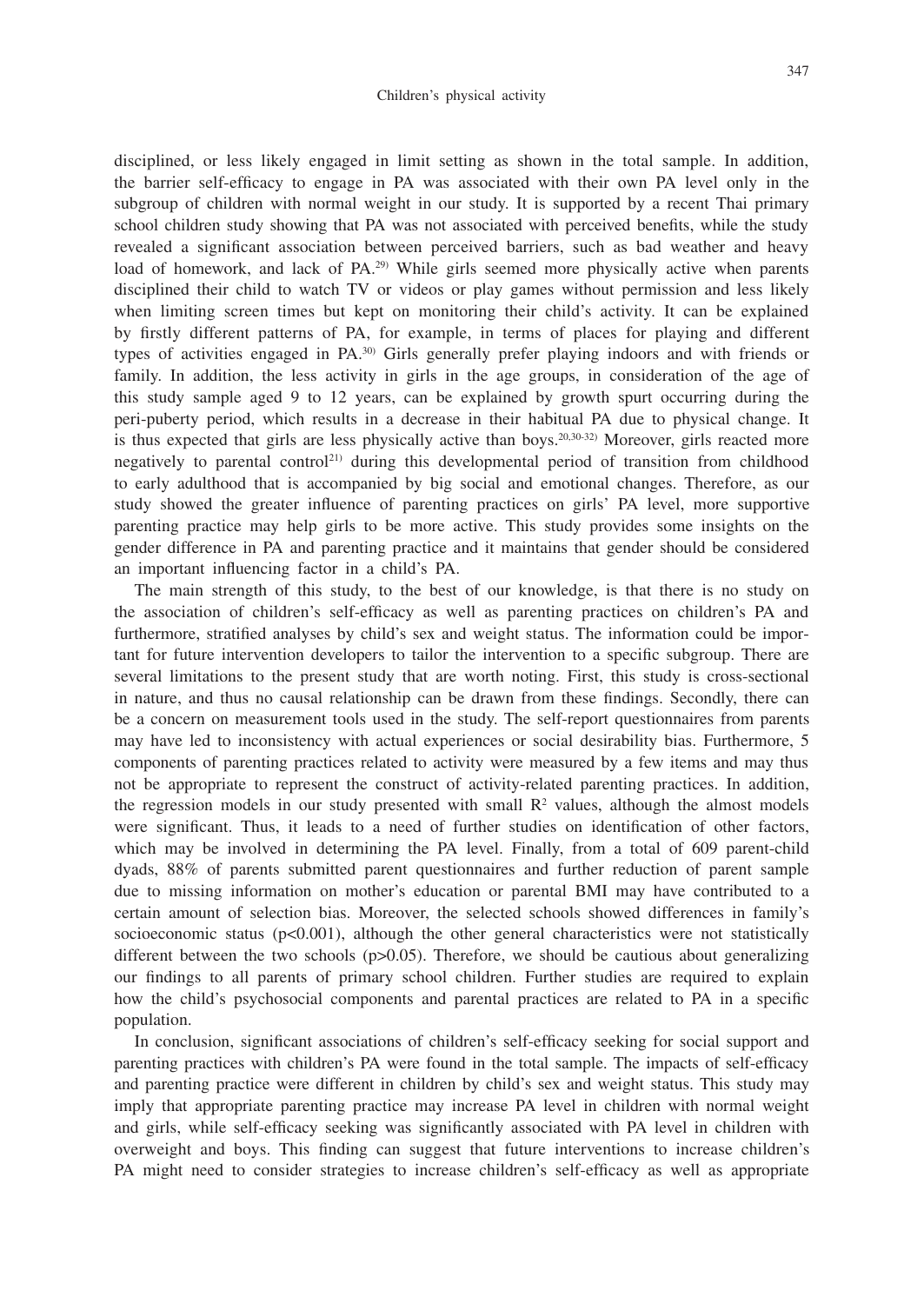parenting strategies when targeting different groups of children.

### ACKNOWLEDGEMENT

This research was supported by the Thai Physical Activity Research Center (PARC), Thai Health Promotion Foundation (ThaiHealth). We appreciate all students, their parents and teachers who participated in this study.

## CONFLICTS OF INTEREST

The authors have no conflicts of interest.

#### **REFERENCES**

- 1) WHO. Global Recommendations on Physical Activity for Health. Geneva: WHO; 2010.
- 2) National Statistical Office of Thailand. *The exercise behavior survey*. [cited 2015 December 24]; Available from: http://web.nso.go.th/en/survey/excerc/excercise%20behavior.htm
- 3) Peltzer K, Pengpid S. Leisure time physical inactivity and sedentary behaviour and lifestyle correlates among students aged 13–15 in the association of Southeast Asian Nations(ASEAN) member states, 2007–2013. *Int J Environ Res Public Health*, 2016; 13.
- 4) Young MD, Plotnikoff RC, Collins CE, Callister R, Morgan PJ. Social cognitive theory and physical activity: a systematic review and meta-analysis. *Obes Rev*, 2014; 15: 983–995.
- 5) Ramirez E, Kulinna PH, Cothran D. Constructs of physical activity behaviour in children: The usefulness of Social Cognitive Theory. *Psychol Sport Exerc*, 2012; 13: 303–310.
- 6) Davison KK, Birch LL. Childhood overweight: a contextual model and recommendations for future research. *Obes Rev*, 2001; 2: 159–171.
- 7) Summerbell CD, Waters E, Edmunds LD, Kelly S, Brown T, Campbell KJ. Interventions for preventing obesity in children. *Cochrane Database Syst Rev*, 2005; 20: CD001871.
- 8) Langer SL, Crain AL, Senso MM, Levy RL, Sherwood NE. Predicting child physical activity and screen time: Parental support for physical activity and general parenting styles. *J Pediatr Psychol*, 2014; 39: 633–642.
- 9) Arredondo EM, Elder JP, Ayala GX, Campbell N, Baquero B, Duerksen S. Is parenting style related to children's healthy eating and physical activity in Latino families? *Health Educ Res*, 2006; 21: 862–871.
- 10) Blissett J, Haycraft E. Are parenting style and controlling feeding practices related? *Appetite*, 2008; 50: 477–485.
- 11) Alia KA, Wilson DK, St George SM, Schneider E, Kitzman-Ulrich H. Effect of parenting style and pratent-related weight and diet on adolescent weight status. *J Pediatr Psychol*, 2013; 38: 321–329.
- 12) Bandura A. Social foundations of thought and action: A social cognitive theory, 1986, Prentice-Hall, New York.
- 13) Gao Z. Urban Latino school children's physical activity correlates and daily physical activity participation: a social cognitive approach. *Psychol Health Med*, 2012; 17: 542–550.
- 14) Lewis BA, Marcus BH, Pate RR, Dunn AL. Psychosocial mediators of physical activity behavior among adults and children. *Am J Prev Med*, 2002; 23: 26–35.
- 15) De Lepeleere S, De Bourdeaudhuij I, Cardon G, Verloigne M. Do specific parenting practices and related parental self-efficacy associate with physical activity and screen time among primary schoolchildren? A cross-sectional study in Belgium. *BMC Open*, 2015; 5: e007209.
- 16) Roberts BP, Blinkhorn AS, Duxbury JT. The power of children over adults when obtaining sweet snacks. *Int J Paediatr Dent*, 2003; 13: 74–84.
- 17) Hennessy E, Hughes SO, Goldberg JP, Hyatt RR, Economos CD. Parent-child interactions and objectively measured child physical activity: A cross-sectional study. *Int J Behav Nutr Phys Act*, 2010; 7.
- 18) Riesch SK, Lyles A, Perez O, Brown RL, Kotula K, Sass-Deruyter SM. Modifiable family factors among treatment-seeking families of children with high body mass index: report of a pilot study. *J Pediatr Health*